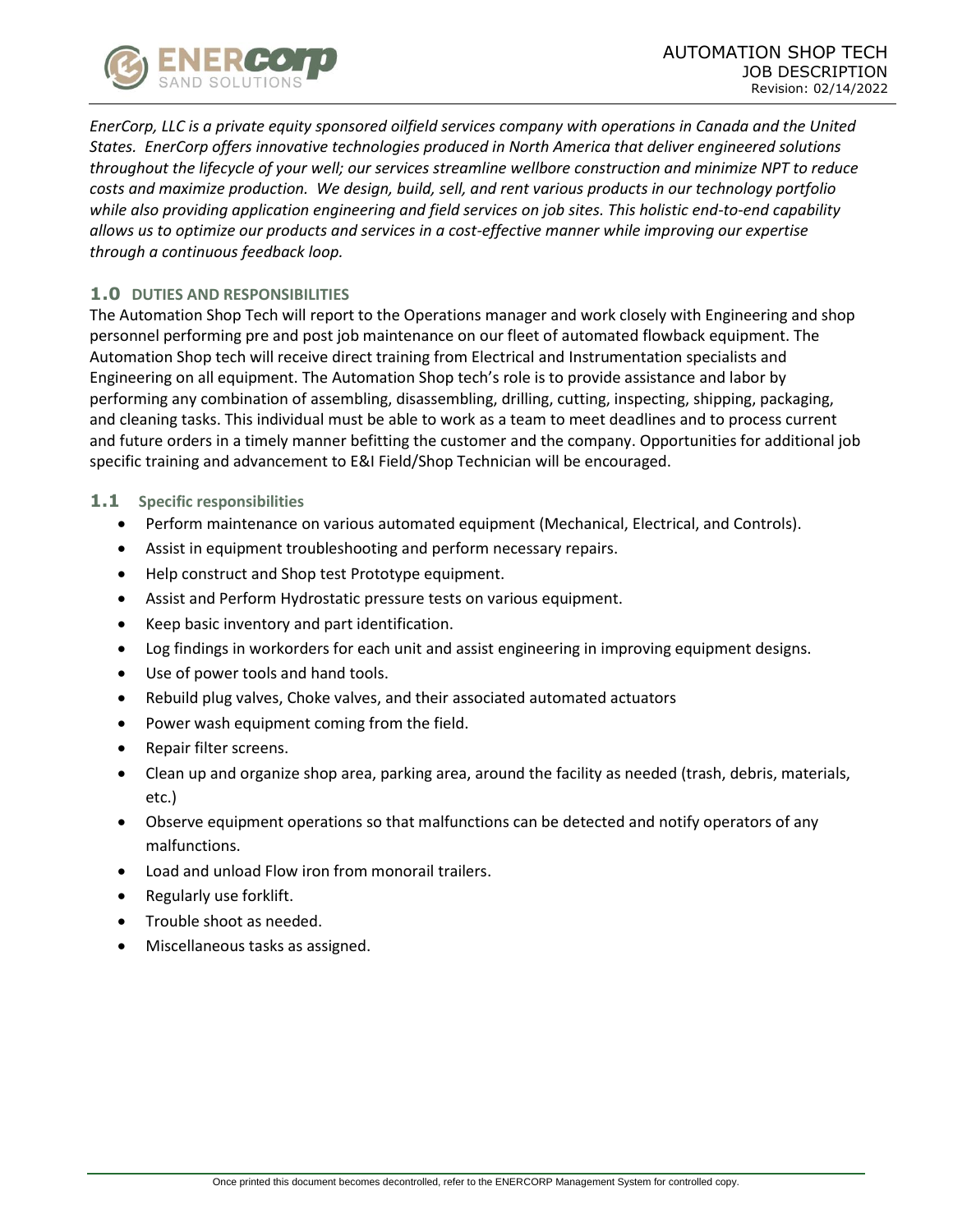

# **2.0 REQUIREMENTS**

## **2.1 Education, Training and Experience**

- High School degree or equivalent.
- A minimum of 1 year's work experience working independently in a shop environment, repairing and maintaining equipment and supplies.
- Prior experience with materials or inventory management is preferred.
- Familiarity with a wide range of mechanical skills is preferred.

## **2.2 Skills and Abilities**

- Ability to follow written and verbal directions in English.
- Ability to correctly read a tape measure and use basic hand tools as well as add, subtract, multiply, and divide in all units of measure, using whole numbers, and decimals.
- Capable of working at heights.
- Able to work off step stools, lift platforms.
- Must be able to work in a team environment and have good communication skills.
- Ability to apply common sense understanding to carry out instructions furnished in written, oral, or diagram form.
- Ability to deal with and solve practical problems and deal with a variety of concrete variables in standardized situations.
- Working knowledge of pumps, valves, rigging mechanisms, pressure testing, etc.
- Basic knowledge of all tools and equipment utilized by oil and gas industry
- Must be mechanically inclined.

#### **3.0 PHYSICAL AND SAFETY REQUIREMENTS**

- Ability to lift 80-100lbs.
- Ability to stand for entirety of shift.
- Repetitive bending, reaching, pulling, and lifting.
- Pushing and pulling wheeled carts weighing up to 1,000lbs.
- Must be comfortable swinging an 8lb. sledge-hammer
- Must be able to see, hear and have full use of both hands and fingers.
- Must have use of both feet to drive.
- Pass the required physical examination and drug screen as well as a Motor Vehicle Record check.
- Able to work in all-weather elements day or night-time.
- Must be adaptable to the unique work conditions that consist of long and irregular hours and changes in locations of work assignments. This position requires working in a shop/yard setting with various weather conditions consisting of: wet, cold, and/or humid conditions at well sites, working near moving mechanical parts, vibration, loud noise, potential fumes or airborne particles, exposure to toxic or caustic chemicals where proper PPE must be donned.

#### **4.0 BEHAVIORAL COMPETENCIES**

- Must have attention to detail.
- Possess good communication skills.